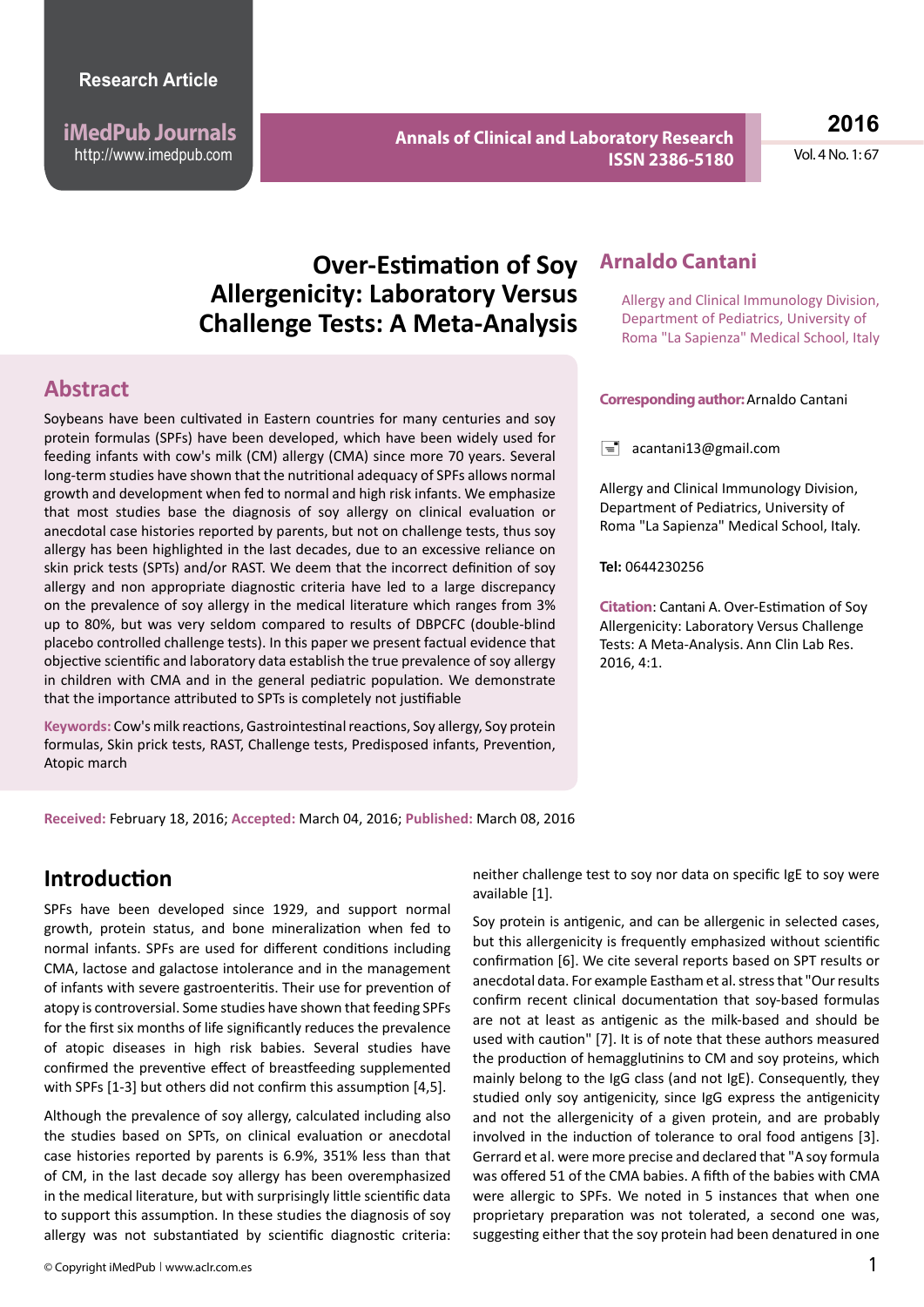and not in the other, or that other ingredients in the formula had caused symptoms" [8]. In another study the diagnosis of adverse reactions was reported by parents [9]. Merritt et al. [10] stressed that "it is known that SPF is less universally effective in managing symptoms of CM proteins sensitivity and the American Academy of Pediatrics recommends against its use for this purpose". The ESPGAN Committee on Nutrition considered "that available data do not support the view that such formulas (SPFs) should be the preferred choice when suspected, or proven adverse effects to CM protein is the indication". In order to substantiate this statement, the authors affirm (without quoting the source) that when SPFs are used as a substitute for CM in cases of CM protein intolerance (CMPI), allergy develops in a far higher number of children, up to 30-40% [11]. These not quoted figures probably stem from a subsequent work [12], where Eastham summarized previous data supposedly confirming the allergenicity of SPFs, declaring that when SPFs are employed in the treatment of CMPI children, allergy to soy develops in 15-50% of cases. However May et al. [13] definitely concluded that "It is unfounded to express a strong opinion about comparable antigenicity of CM and soy, as Eastham had done on the basis of limited data. More pertinent would be studies in which immunologic sensitization to soy protein (serum antibodies) would be compared to results of DBPCFC with soy products for identification of clinically-significant, symptomatic reactions".

Another issue is best recorded by Johnstone, who reported that pediatricians interviewed by him [14], told that "they were taught either by the head of their pediatric departments or by pediatric gastroenterologists in their training periods that soy was very allergenic". Instead in the survey of 1450 pediatric allergists all over the world, almost none of the responding doctors had ever done a DBPCFC with soy to prove its allergenicity. In addition to the incorrect definition of soy allergy, a common bias of most studies, is the incorrect quotations of previous studies as pointed out by the authors [14]. Authors of papers published even in outstanding journals and lecturers quote studies in which soy allergenicity is not documented with DBPCFC, in addition to reporting papers without consulting the original data. This bias seems to have been devised in order to support the theory that "soy is allergenic". An unspecified "high rate" of soy sensitization is extrapolated from blindly cited studies [15,16]. Schwartz et al. [17] while dealing with children with CMA, unexpectedly claim that "soy formula feedings do not prevent the development of IgE-mediated CMA and, in fact, they may encourage it (because) SPFs are both antigenic and allergenic".

As a consequence of this unscientific behavior, errors are perpetuated, leading to confusion that is deleterious for both patients and science.

## **Antigenicity or Allergenicity of SPF?**

Although it is established that DBPCFCs are the golden standard for the diagnosis of food allergy, to our knowledge, only eight studies appropriately diagnosed soy allergy using DBPCFCs, found that only 3.5% of 2657 children showed soy sensitivity **(Table 1)** [18-25], while Bock found in 313 children an incidence of 5.6% for SPFs and of 22% for CM [21], with an increase of 393%. Further studies should establish the prevalence of soy allergy in different disorders associated with CMA. In contrast to hydrolysate formulas (HFs), SPFs do not cross-react with IgE antibodies to CM. Therefore SPFs could be used in babies with IgE-mediated CMA [1], but HFs should not be used in these infants, but only in children with food intolerance [26].

Gastrointestinal symptoms may occur in some SPF-fed children, however anaphylaxis following the ingestion of SPFs is extremely rare and have provoked a clinical case of anaphylaxis every 22.3 years [1].

It is true that severe gastrointestinal reactions to SPFs encompass the full gamut of disease seen with CMA in infancy [27]. We have reviewed eight pertinent studies [1] and found a mean of 20% of reactions, also considering two studies limited to 9 or 10 children and one that found a 0% prevalence [1,28]. This also means that 80-100% of infants and children with gastrointestinal disorders can ingest SPFs with impunity.

As regards the frequent cases of enterocolitis and colitis subsequent to SPF feeding, it is known that CMA frequently leads to small bowel damage, so mucosal permeability to other proteins can lead to an enhanced systemic uptake of protein present during intestinal anaphylaxis and to an immunological response to these proteins. The uptake of otherwise non-allergenic proteins may result in a similar reaction, thus broadening the allergic response [29]. However subsequent studies fail to support the hypothesis that sensitization occurring in the gastrointestinal tract may lead to significantly altered systemic responses [30]. In very selected populations of children the figures vary considerably, from 0 to 42.9% (mean 20%) [1], however the only study that employed DBPCFC for the diagnosis found a 0% prevalence [28]. The suggestion of giving infants with CM enteropathy/enterocolitis CM hydrolyzed formulas (HFs) [27] conflicts with 220 reactions documented in children [26].

Data on the soy natural history are scarce. A prospective survey on the natural history of CMA reported that only 2/39 children with CMA (5.13%) had adverse reactions to soy. However, it was shown that the 2 children tolerated soy by the age of 3 years, thus clarifying that soy intolerance was a passing phenomenon [31].

## **Laboratory versus DBPCFC: Our Meta-Analysis**

It is an intricate affair, since laboratory allergy tests may not be concordant with the clinical symptoms. Both SPTs and RAST may lack sensitivity and specificity, therefore they should be used as a screening test and not for final decision-making. As regards RAST, in our study [32] RAST was positive to soy in 89.8% children with AD, but the challenge test to soy was positive only in 10% of them [32]. RAST to soy had a sensitivity of 0.66-0.67, a specificity of 0.64-0.80, a negative predictive value of 0.79-0.94, and a positive predictive value of only 0.10-0.18 [32,33]. The discordance between the RAST and the challenge test to soy fits well with the data reported by Bardare et al. [34,35] showing that 46% of children affected by FA had positive RAST to soy, but only in 17% of these children was the challenge test positive. We have shown that only 4/35 children (11.4%) with AD and with IgE antibodies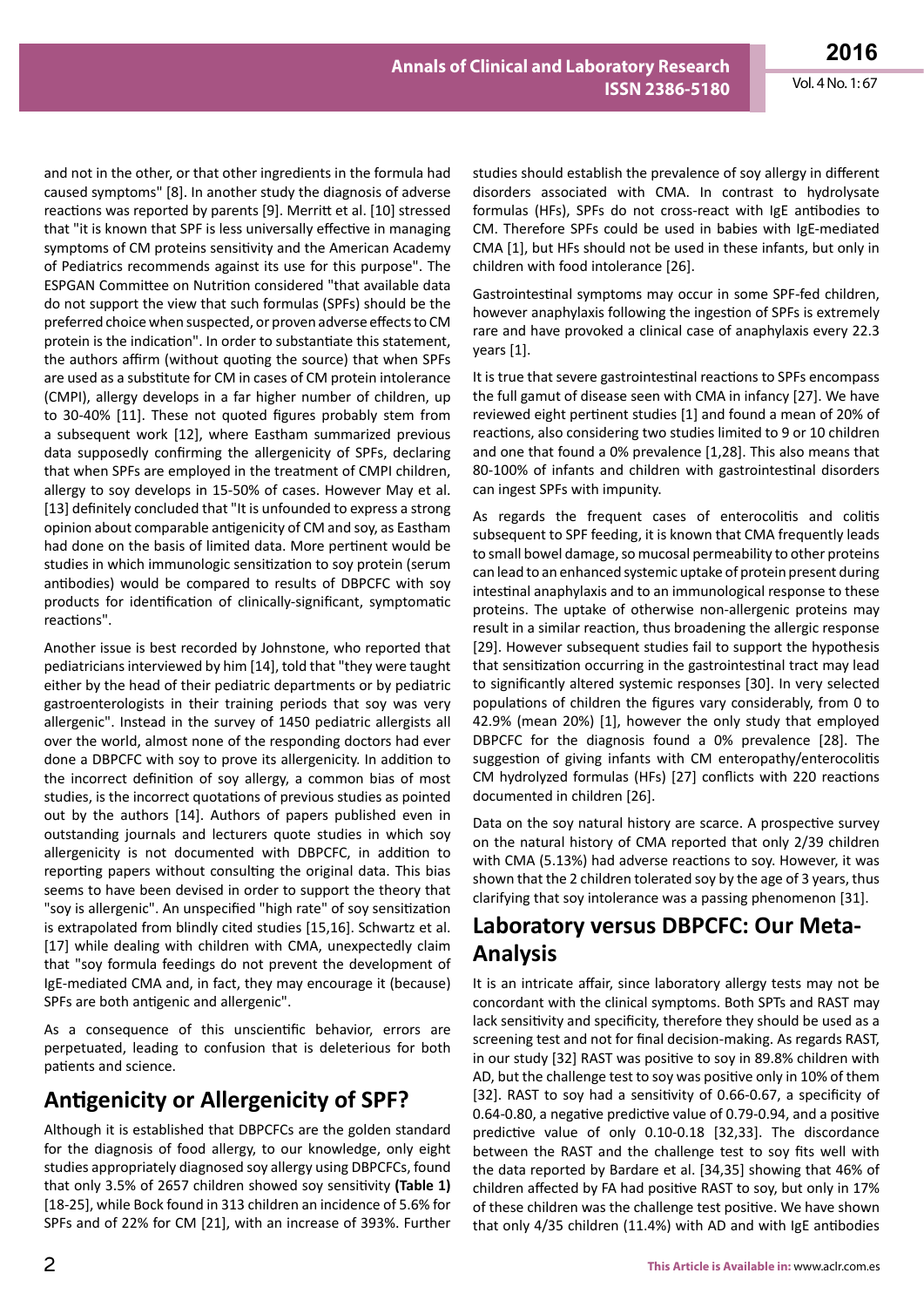| Author(s)                                                                                                    | <b>Ref No. of</b><br>children | <b>Reactions</b><br>to soy $(\%)$ | Age (years) | <b>Challenge</b><br><b>Type</b> |  |  |
|--------------------------------------------------------------------------------------------------------------|-------------------------------|-----------------------------------|-------------|---------------------------------|--|--|
| Sampson et al.                                                                                               | 18                            | 204                               | 5.2 (M)     | <b>DBPCFC</b>                   |  |  |
| Bock et al.                                                                                                  | 19                            | 313                               | 5.4         | <b>DBPCFC</b>                   |  |  |
| Bock et al.                                                                                                  | 20                            | 710                               | <b>NS</b>   | <b>DBPCFC</b>                   |  |  |
| Giampietro et al.                                                                                            | 21                            | 317                               | 0.4(M)      | <b>OFC</b>                      |  |  |
| Kivity et al.                                                                                                | 22                            | 52                                | 18 (M)      | <b>DBFC</b>                     |  |  |
| Magnolfi                                                                                                     | 23                            | 900                               | 6.1         | <b>DBPCFC</b>                   |  |  |
| Burks et al.                                                                                                 | 24                            | 98                                | 3.1         | <b>DBPCFC</b>                   |  |  |
| Eigenmann et al.                                                                                             | 25                            | 63                                | 2.3 (M)     | <b>DBPCFC</b>                   |  |  |
| <b>DBFC</b> = Double-blind food challenge, $M$ = median, $NS$ = Not specified,<br>$OFC = Ord$ food challenge |                               |                                   |             |                                 |  |  |

#### **Table 1** Results of studies employing challenge test to soy.

to soy had positive challenge test to soy [19]. False positive or negative RAST can be caused by several factors [36], including the substantial demonstration of IgG anti-IgE autoantibodies that falsely appear as specific IgG, thus interfering with diagnostic IgE determination [37,38]. As a consequence, the unreliability of the RAST test to soy makes the challenge test imperative when soy allergy has to be established.

There is circumstantial evidence that most diagnoses are based on RAST, of which we have demonstrated the unreliability and on SPTs, however the absence of a counterpart, such as challenge to soy is almost total. From the recent study by Burks et al. [24] we conclude that we cannot agree with both their calculations, and their reliance on SPTs. When we calculate their percent ages [24], also to compare them with data of similar studies [18], we read their results differently **(Table 2)**. For this purpose, we have calculated the percentages of positive SPTs and DBPCFCs for the more prevalent foods in relation to the amount of positive SPTs and DBPCFCs among the total number of SPTs and DBPCFCs (performed in 165 and 98 children, respectively).

Consequently DBPCFCs have confirmed only 35.4% of SPT results, 72.8% of the concordance obtained by Sampson = 48.6% **(Table 3)** [18]. Therefore the importance attributed to SPTs [24] is completely not justifiable. The **Table 1** that we published in our paper to soy [1], can be adjourned.

The discrepancies till yet discussed may be explained by a study [38] comparing the allergenicity of two commercially available infant SPFs, a powdered and a liquid one, and found that reaginic antibodies to the liquid formula were significantly higher than to the powdered soy. For example in Italy we use powdered forms, while in the US is prevalent the use of ready-to-feed SPFs. In our study [1] we have meta-analyzed 17 different studies and concluded that history-based SPF allergy totals 27%, in SPT-RASTopen food challenge/DBPCFC-based epidemiological studies attains 3%, and in challenge test studies 4.01%. In the case of soy the SPT increase is of 700% [24], 450% [18], and in the studies so frequently cited attains 673%.

## **SPFs in Atopy Prevention**

In a recent work [27] the American Academy of Pediatrics (AAP) has substantially responded positively to the request of revising their 1983 Position Paper. The AAP concludes that "recognizing that soy protein is antigenic does not mean that soy protein is highly allergenic" and above all that "most infants with documented IgE-mediated allergy to CM protein will do well on isolated SPFs". A drawback of AAP conclusion is when it is stressed that "the routine use of isolated SPFs has no proven value in the prevention of atopic disease in high-risk infants"

Twelve studies have evaluated SPFs in the prevention of allergic diseases [1]. We have noted that in one study diagnosis consisted also of parental telephone reporting [4], and that another study [5] evaluated the effect of feeding whey HFs (wHF), SPF, and conventional CM formulas in high-risk infants. Atopic disease developed in an equal number of babies fed SPF or CM (36%). However SPTs were positive for CM proteins in 4/5 (80%) of wHFfed, and in 2/25 (8%) of SPF-fed babies (Fisher 0.0026) (a decrease by 72%), thus suggesting that sensitization to CM proteins in infants receiving this HF is exceptionally more frequent than in those fed a SPF. In several of these studies the prevalence of CMA attained high levels such as 60% [4] and 70% [5]. Only in the preventative studies by Johnstone and Dutton [2], Bardare et al. [34] and Cantani et al. [35] with high statistically significant differences, reactions to SPFs occurred in high-risk children in 9%, and to CM in 22.5% of cases (mean) [35], therefore the frequency of atopic disease is reduced of 250% in SPF-fed children. The same difference (2.2) is found in the only study in which diagnoses were made through OFC [34]. In a multicenter study comprising 2,291 babies with the cooperation of many Italian Maternity Hospitals, the babies breast- and/or SPF-fed and whose parents strictly followed the environmental measures had at four years of age a lower AD prevalence (13%) in comparison with CM-fed babies (34.5%) ( $p = 0.0001$ ) As regards the type of feeding and the development of allergic sensitization there were very significant statistical differences: breast feeding (BF)-CM p = 0.0049, SPF-CM p = 0.0069, BF/SPF-CM p = 0.0119, BF + BF/SPF-

**Table 2** Results of SPTs and DBPCFCs [24].

| Food       | <b>Positive SPTs</b> | <b>Positive DBPCFC No</b><br>and $(\%)$ | % of positive SPTs<br>confirmed by<br><b>DBPCFC</b> |
|------------|----------------------|-----------------------------------------|-----------------------------------------------------|
| Peanut     | 55 (33.3)            | 27(27.6)                                | 49.1                                                |
| Milk       | 31(18.8)             | 14(14.3)                                | 45.1                                                |
| <b>Egg</b> | 57 (34.5)            | 33 (33.7)                               | 57.9                                                |
| Wheat      | 13(7.9)              | 5(5.1)                                  | 38.5                                                |
| Cashew     | 16(9.7)              | 4(4.1)                                  | 25                                                  |
| Catfish    | 8(4.8)               | 4(4.1)                                  | 50                                                  |
| Soy        | 21(12.7)             | 3(3.1)                                  | 14.3                                                |
| Cod        | 11(6.7)              | 3(3.1)                                  | 27.3                                                |
| Chicken    | 17(10.3)             | 2(2.0)                                  | 11.8                                                |

**Table 3** Results of SPTs and DBPCFCs [18].

| Food      | <b>Positive SPTs</b> | <b>Positive DBPCFC</b><br>No and $(\%)$ | % of positive SPTs<br>confirmed by DBPCFC |
|-----------|----------------------|-----------------------------------------|-------------------------------------------|
| Egg       | 89(55.6)             | 78 (38.2)                               | 87.6                                      |
| <b>CM</b> | 39 (24.4)            | 22 (10.8)                               | 56.4                                      |
| Peanut    | 81 (50.6)            | 48 (23.5)                               | 59.2                                      |
| Wheat     | 24(15)               | 8(3.9)                                  | 33.3                                      |
| Soy       | 45(28.1)             | 10(4.9)                                 | 22.2                                      |
| Fish      | 45(28.1)             | 15(7.4)                                 | 33.3                                      |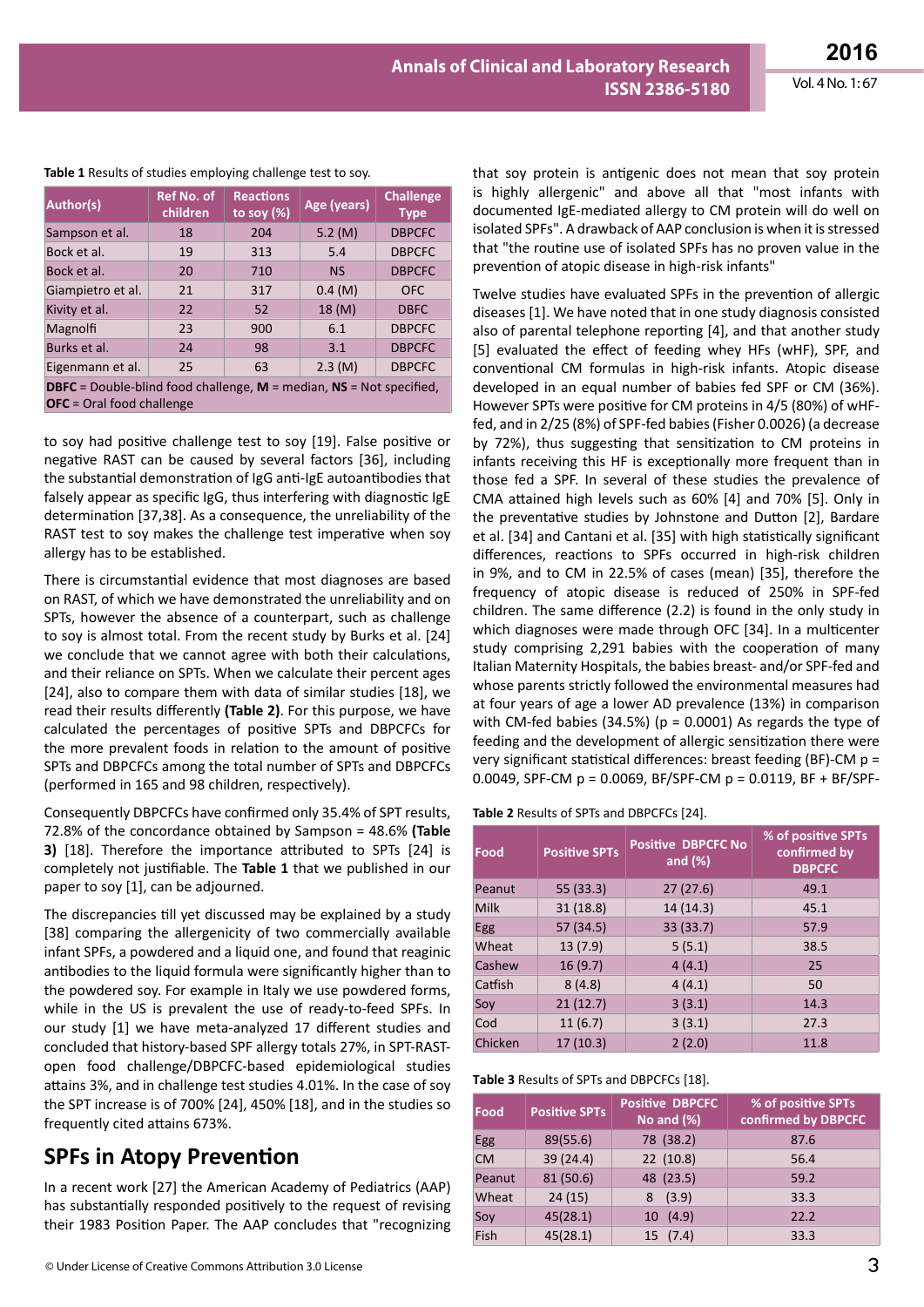CM  $p = 0.0001$ , BF/SPF + SPF-CM  $p = 0.0001$ . This data confirms that SPFs are adequate from a nutritional point of view [35] and can be used not only in infants with IgE-mediated CMA [27], but are also effective in the prevention of atopy [1].

## **Conclusion**

Several biases of earlier studies have led to over-estimating soy allergy and to the common unfairness that SPFs are not safe in children with CMA. All the previously published studies on soy allergy should be critically re-evaluated. However, according to few studies which used DBPCFC, the prevalence of soy allergy in

children with CMA seems to be much lower than usually reported. DBPCFC is mandatory to differentiate factual histories of adverse reactions to soy from unfounded associations perpetuated by faulty observations and citations. For those doctors and investigators who seem to ascribe a high prevalence to soy allergy [6,39], these impartial observations should encourage them to be more critical about their own conclusions. Further studies using DBPCFC are necessary to definitely establish the true prevalence of soy allergy in children with CMA and in the general pediatric population [1].